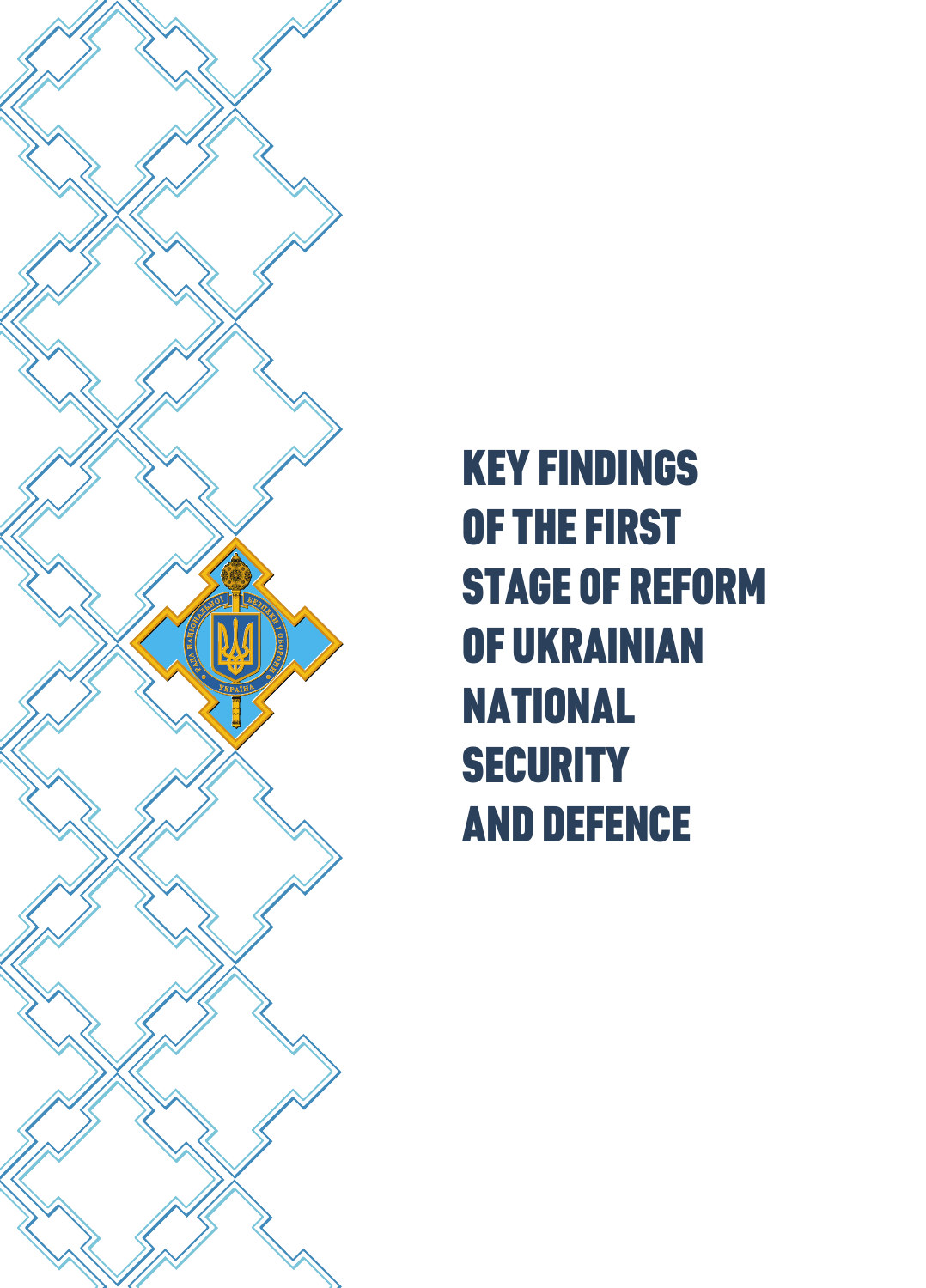Based on the long-term nature of hybrid Russian aggression against Ukraine and, in a broader sense, deep crisis of the world order and international security system, for the first time in the history of an independent Ukraine, a comprehensive review of the security and defense sector was carried out; strategic documents of security and defense planning were updated in 2015-2016. Specifically, the new National Security Strategy of Ukraine, Military Doctrine of Ukraine, and the Concept for the Development of Security and Defense Sector of Ukraine were adopted. A draft of the Strategic Defence Bulletin was also developed, which provides a realistic assessment of the security environment, and defines the priorities of national security policy until 2020.

Amendments to the current laws on national security and defense were introduced. The Draft Law of Ukraine «On National Security», which involves begining the process of systematization of legislation was worked out. A number of legislative acts were adopted, including the new Law of Ukraine «On the National Guard of Ukraine», «On Legal Regime of Martial Law», as well as amendments to the Law of Ukraine «On Defense» and so on.

Since 2014, the Ukrainian security and defense sector has been gradually transformed into an integrated system under single management. The mechanism for coordination of its components has also been improved. In particular, according to the decisions of the National Security and Defense Council of Ukraine, the Military Cabinet of the National Security and Defense Council of Ukraine and the Chief Situational Center of Ukraine have been established. They are a network of centers for situational defense, and thus, the development of the security sector is actively progressing.

Reform of the intelligence agencies has been launched and military intelligence is being successfully reorganized. The Joint Committee on Intelligence at the President's office has been created, and the developement/adoption of the National Intelligence Program of Ukraine is planned until 2020.

Creation of a system for supplying image reconnoscense information for the purposes of intelligence agencies, the Armed Forces of Ukraine, the security and defense sector, and other consumers is on its way to be completed.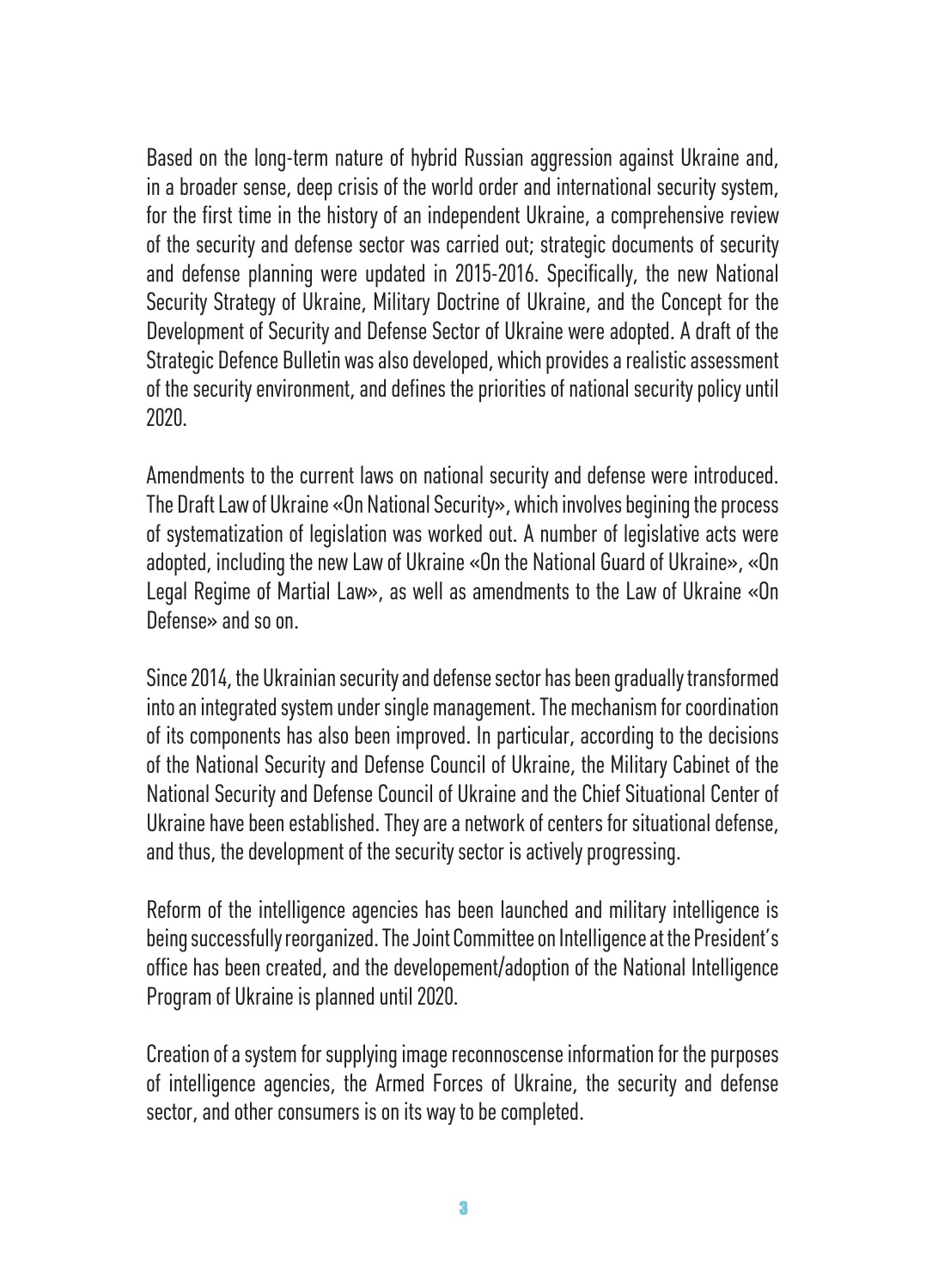Practical cooperation with the NATO is intensified; the Alliance standards in the defense and security sector are consistently being implemented. Five corporate trusts funds have been formed; experts from NATO member states are involved in developing the processes of the security and defense sector. Comprehensive packages of assistance for Ukraine from the Alliance has been prepared. A system of strategic communications for the security and defense sector has been created; it involves the coordinated and proper use of communicative capabilities of the state - public diplomacy, public relations, civil-military relations, as well as information and psychological operations to promote state goals. Furthermore, a roadmap of partnership program on strategic communications between the Council of National Security and Defense of Ukraine and NATO International Staff has been signed.

For the first time since independence, the 2015 National Security Strategy identified the need for the financing of the National Security and Defense of Ukraine in the amount no less than 5% of GDP each year, which is in accordance with the Military Doctrine of 2015, spending of at least 3% of GDP on defense. The State Budget of Ukraine for 2015 and 2016 generally respected this requirement.

The Cybersecurity Strategy, which defines ways of developing the national cybersecurity and cyberdefense, has been adopted; it should ensure a prompt and adequate response to cyber threats. Responsibilities of the system components are clearly defined within the Cybersecurity Strategy.

Thus, during 2015 and the first quarter of 2016, Ukraine not only began creating a modern system for national security as well as a highly efficient security and defense sector, but also defined a strategic vision for the system. Special responsibility for the implementation of reforms in this area rests with the heads of the security and defense sector.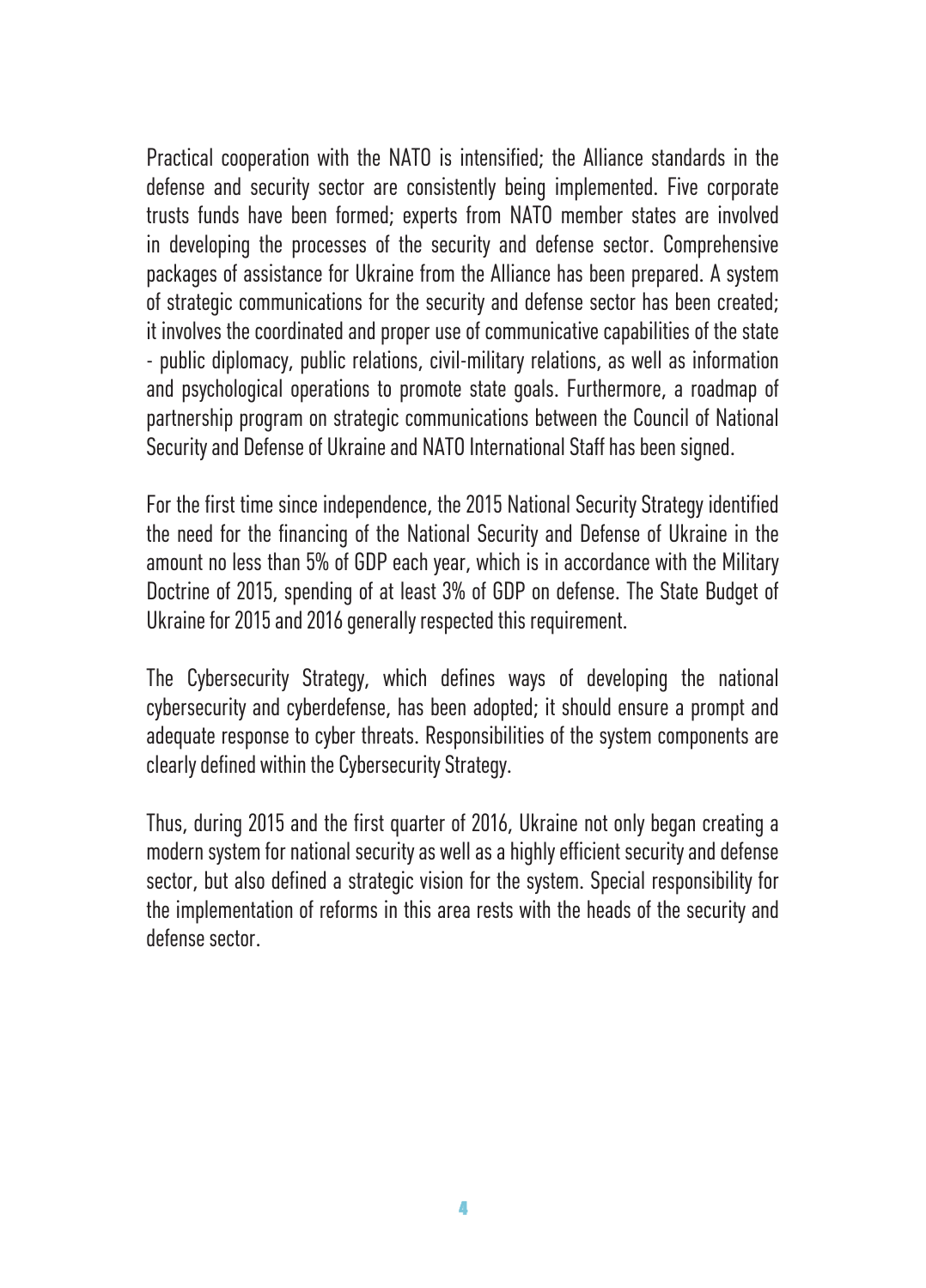#### **PUBLIC ASSESSMENT OF EFFECTIVENESS OF THE NATIONAL SECURITY AND DEFENSE REFORM**

# **REFORMS PERCEPTION**

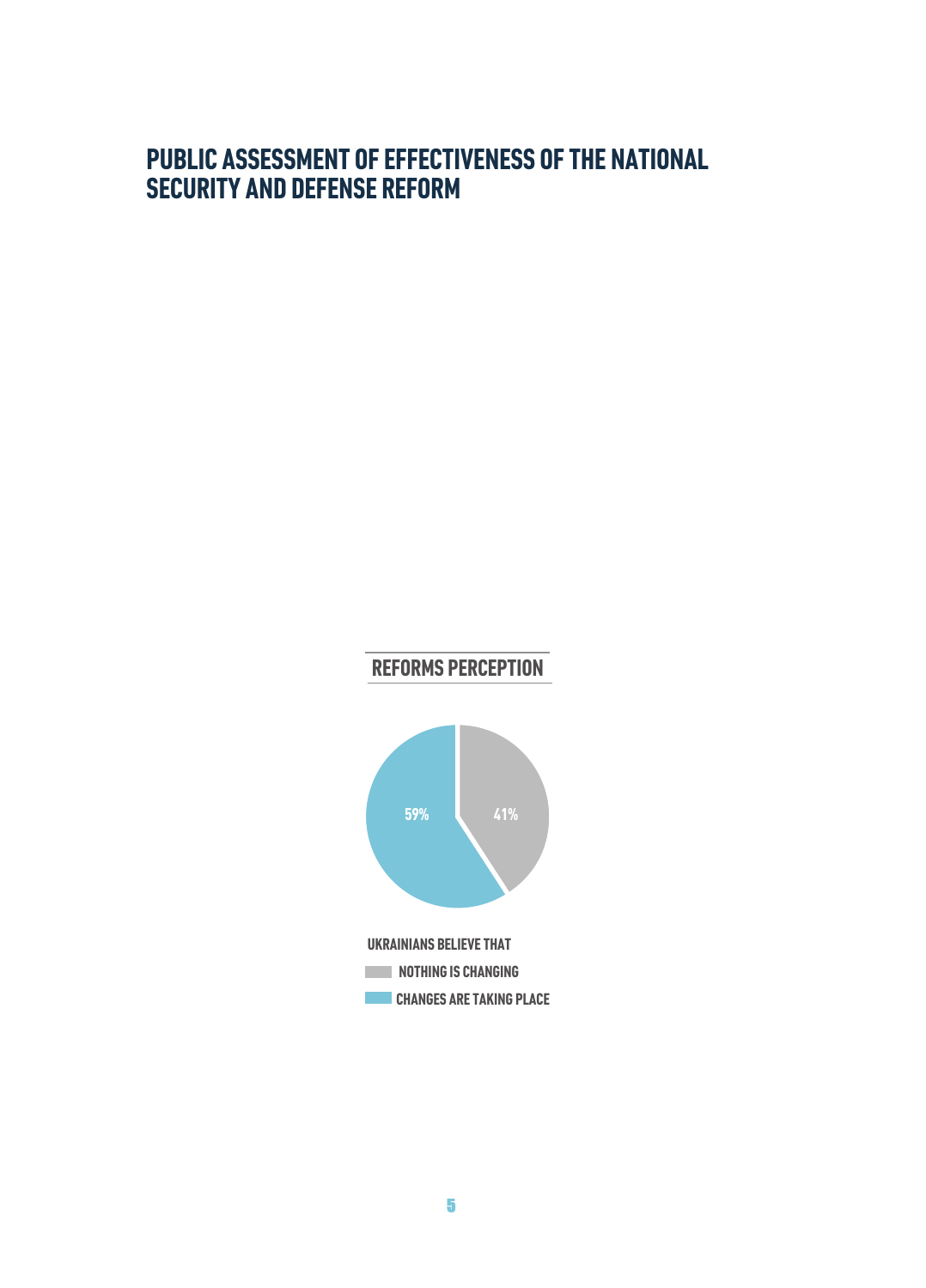#### **ACCORDING TO THE DATA OF THE PROJECT OFFICE OF THE NATIONAL COUNCIL OF REFORMS, THE SOCIOLOGICAL STUDY CONDUCTED BY THE TNS UKRAINE REVEALED THAT CITIZENS HAS A MOSTLY POSITIVE VIEW OF THE PROGRESS OF REFORMS TO THE NATIONAL SECURITY AND DEFENSE SECTOR IN 2015.**



• http://reforms.in.ua/sites/default/files/upload/broshura\_a4\_ukr.pdf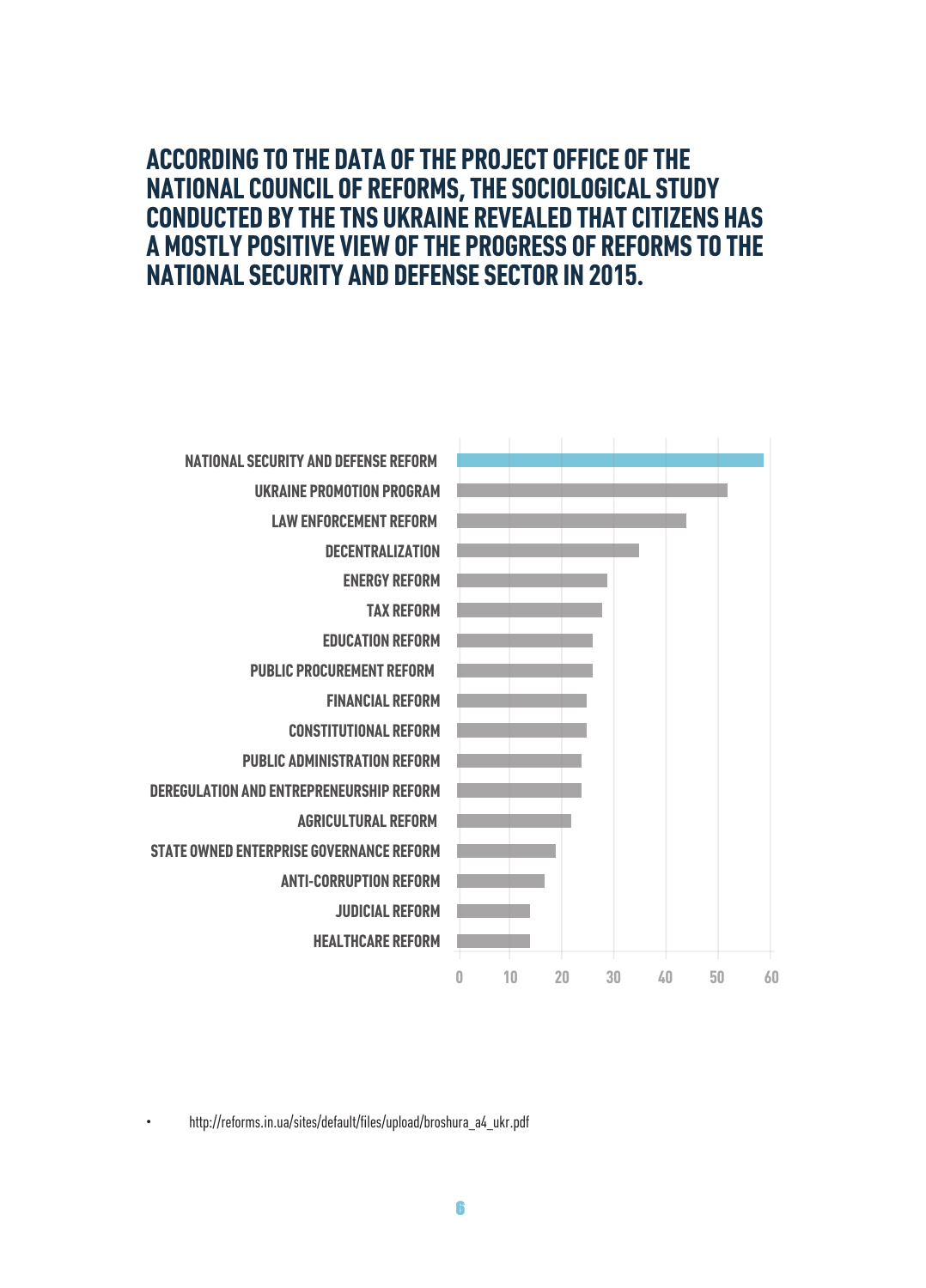## **NATIONAL SECURITY STRATEGY OF UKRAINE**

(approved by Decree of the President of Ukraine of May 26, 2015 No. 287)

The National Security Strategy of Ukraine goals are set to be implemented until 2020. Of the top priorities are the state's policy for national security, the reforms envisaged by the Association Agreement between Ukraine and the EU (ratified by the Law of Ukraine on September 16, 2014 No. 1678-VII), and the Strategy for Sustainable Development «Ukraine – 2020».

The main goals of the Strategy:

- To minimize threats to national sovereignty, to create conditions for the restoration of the territorial integrity of Ukraine within the internationally recognized state border, and to guarantee the peaceful future of an independent Ukraine as a democratically sovereign legal state;
- The promotion of the rights and freedoms of an individual and citizen, ensurance of a new quality of economic, social and human development, ensuring integration of Ukraine into the European Union and the creation of preconditions for acceptance into the NATO.

Achieving the determined goals requires:

- strengthening of Ukraine through sustained socio-political and socio-economic development;
- new qualitative state policies aimed at the effective protection of national interests in the economic, social, humanitarian, and other fields, a comprehensive reform of national security, and the establishment of an effective security and defense sector of Ukraine;
- new foreign policy positioning of Ukraine in the world in light of global security instability.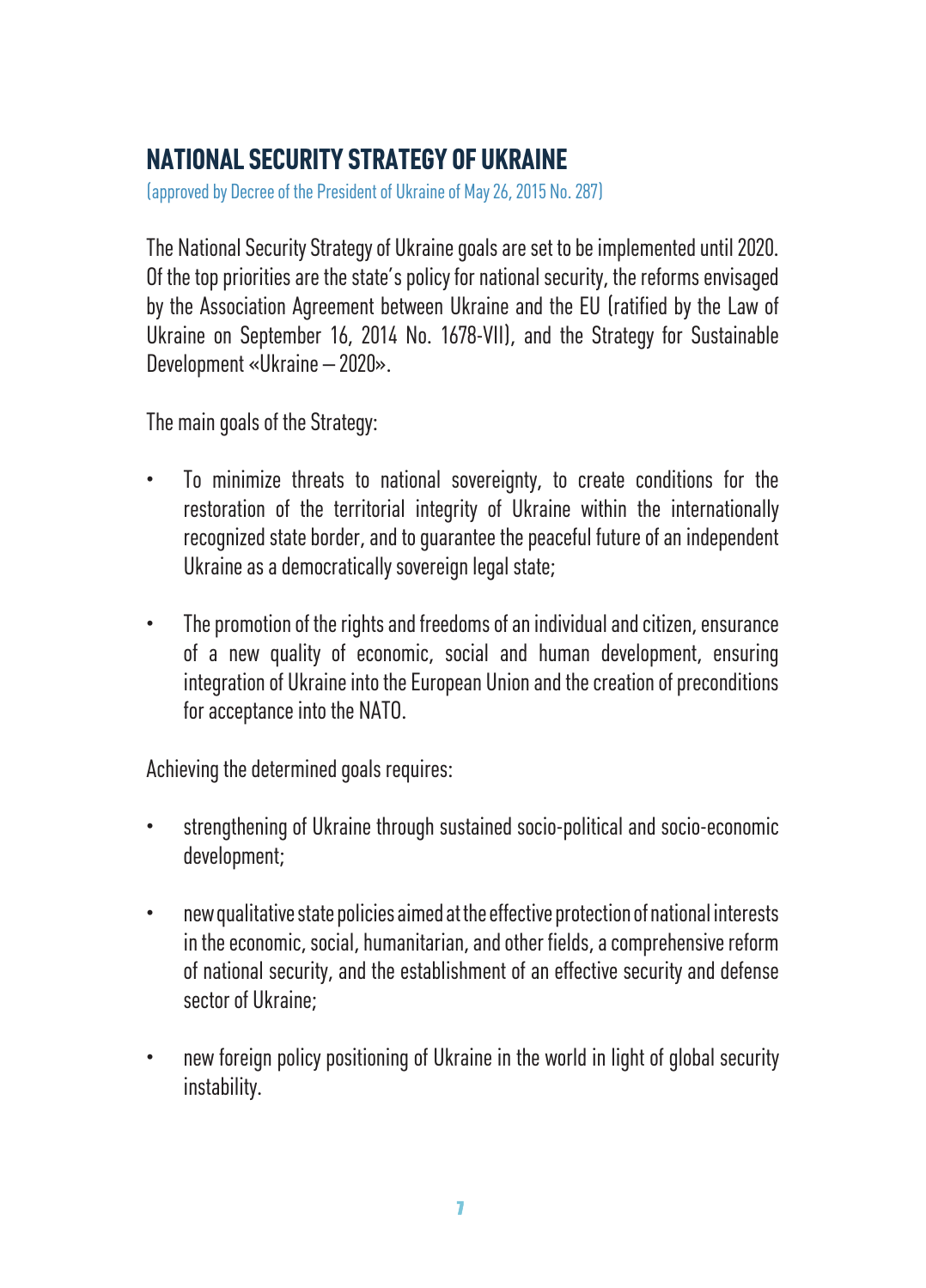## **MILITARY DOCTRINE OF UKRAINE**

(approved by Decree of the President of Ukraine of September 24, 2015 No. 555)

The Military Doctrine of Ukraine defines the main goal of Ukrainian military policy as creating conditions for the restoration of the territorial integrity, sovereignty and inviolability of state borders within Ukraine.

The main goals in the sphere of Ukrainian military policy are:

- repelling Russian armed aggression against Ukraine;
- ensuring Ukraine's defense potential maintains a level sufficient to prevent an armed conflict, and in case of an armed conflict - to localize and neutralize it;
- Ukraine's participation in the implementation of the common security and defense policy of the European Union;
- improving the system of military security that would ensure protection of the state against external and internal threats, worthy international image of Ukraine and to meet the criteria for membership of Ukraine into the EU and NATO.

Based on the principles of domestic and foreign policy, given the nature of current threats to national security, the Military Doctrine of Ukraine defines the main tasks of military policy of Ukraine for the near future and in the medium term.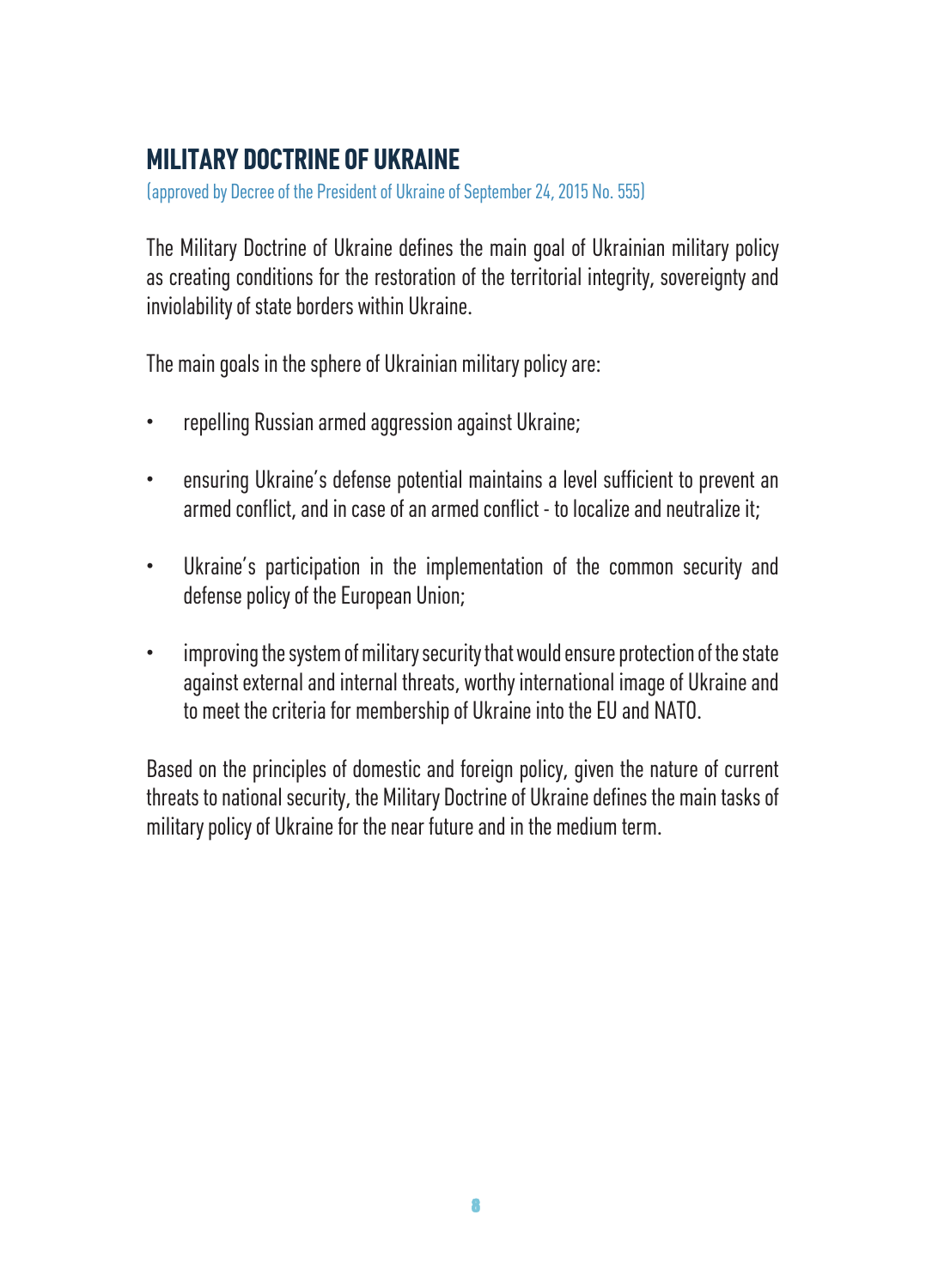#### **CONCEPT OF THE DEVELOPMENT OF THE SECURITY AND DEFENSE SECTOR OF UKRAINE**

(approved by Decree of the President of Ukraine of 14 March 2016 No. 92)

The goal of the Concept of the Development of the Security and Defense Sector of Ukraine is to define ways of forming national security and defense capacities, which will make it possible to restore Ukraine's territorial integrity within the internationally recognized state border of Ukraine, to guarantee a peaceful future for Ukraine as a sovereign, independent, democratic, social, law-governed state, and to ensure the creation of a national system for responding to crisis situations, early detection, prevention and neutralization of external and internal threats to national security, to guarantee personal security, to guarantee constitutional rights and freedoms to the individual and citizen, to ensure cyber security, and efficient joint response to crises and emergencies.

This goal will be achieved through:

- creating an effective management system of the security and defense sector as an integral functional system;
- consolidation of efficient capacities to the components of the security and defense sector to provide timely and adequate response to crises that endanger national security;
- maintainance of the security and defense forces to be in constant readiness to perform their intended tasks;
- Improved planning system in the security and defense sector, ensuring the sustainable use of national resources.

The main efforts to develop the security and defense sector will be focused on a gradual and coordinated increase of the efficient capacities to the security and defense forces and their level of preparedness for emergency response to the challenges and threats to national security of Ukraine.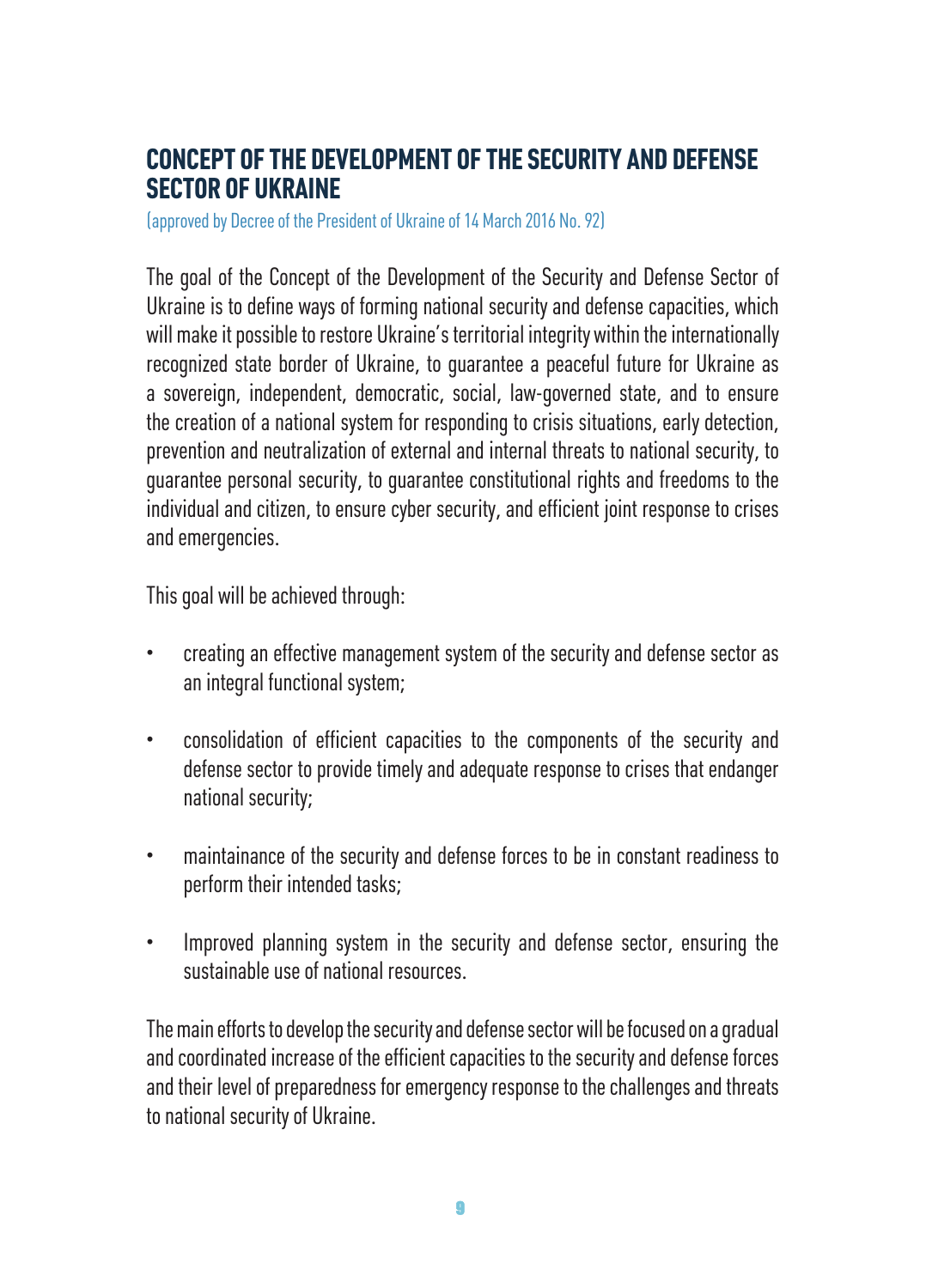# **STRATEGIC DEFENSE BULLETIN OF UKRAINE**

Strategic Defense Bulletin was approved by the Order of the President of Ukraine No. 240 dated June 6, 2016 bringing into force the corresponding Decision of the National Security and Defense Council of Ukraine.

Strategic Defense Bulletin elaborates the provisions of the Strategy for National Defense of Ukraine, Military doctrine of Ukraine and the Concept of Development of Security and Defense Sector of Ukraine. It is the final document of the forecast cycle.

Strategic objectives for achieving the main aim of the defense reform have been set in the following order:

**FIRST** – joint command of defense forces conducted in compliance with principles and standards accepted by the NATO states;

**SECOND** – efficient politics, systems of planning and resources management in the defense sector using advanced Euro-Atlantic approaches;

**THIRD** – operational (combat, special) capabilities of the defense forces necessary for the guaranteed defeat of armed aggression, defense of the country, maintaining peace and international security;

**FOURTH** – joint logistics system and medical support system which can provide support of all the components of the defense forces;

**FIFTH** – professional development of the defense forces and creation of required military reserve.

Implementation of the Strategic Defense Bulletin provisions will support enforcement of democratic civic control of the defense sector and efficient use of resources assigned to the defensive needs. It will provide the possibility to finalize systemic reform of the Ministry of Defense, Armed Forces of Ukraine and other military formations, essentially supporting its potential on implementing tasks in the national defense.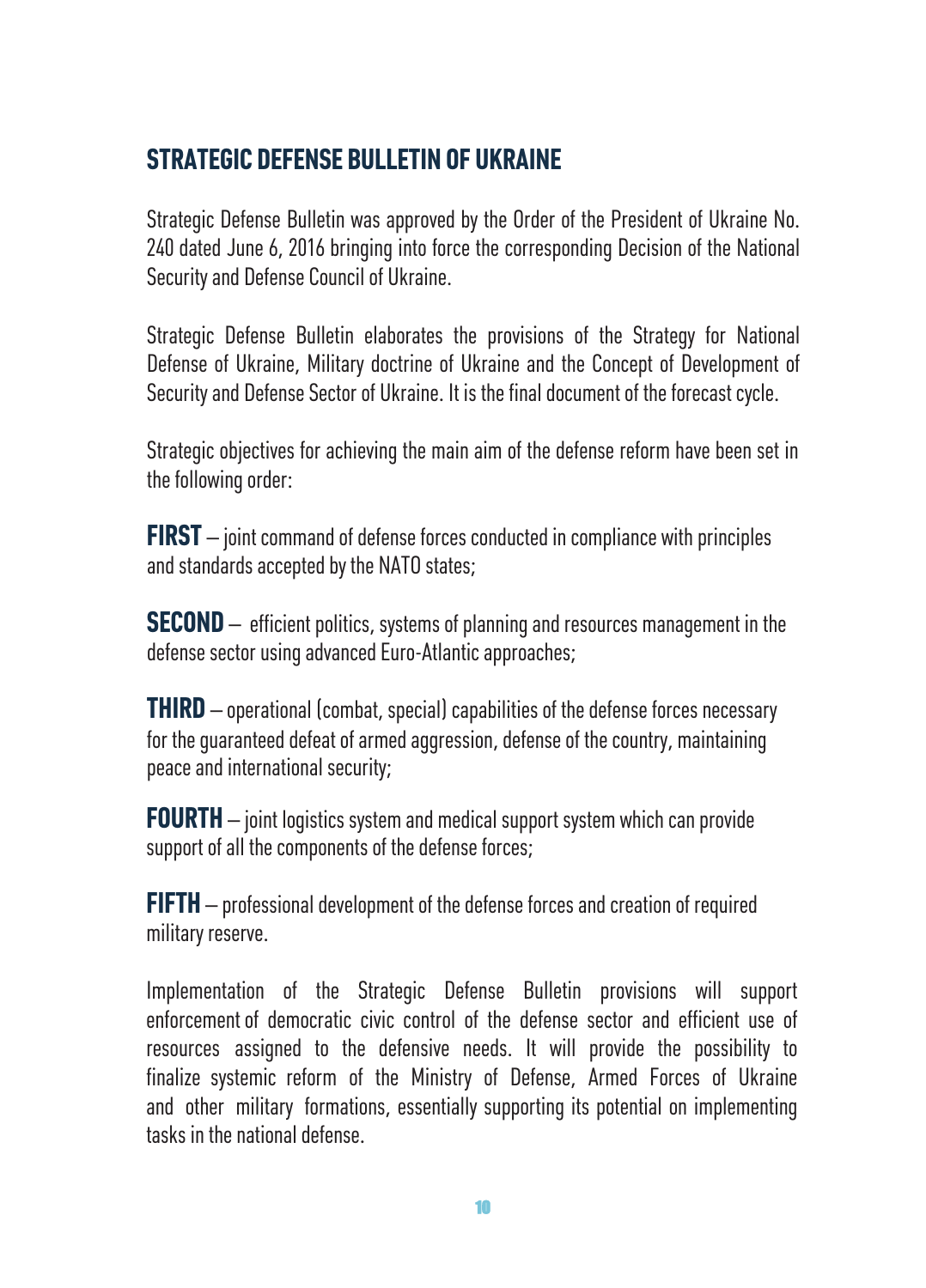## **CYBERSECURITY STRATEGY OF UKRAINE**

(approved by Decree of the President of Ukraine of 15 March 2016 No. 96)

The goal of the Cybersecurity Strategy of Ukraine is to create conditions for the safe functioning of cyberspace, its use for the benefit of individuals, society and the state.

To achieve this goal it is necessary to:

- create a national cybersecurity system;
- strengthen the capacities of the security and defense sector to ensure the effective struggle against cyberthreats of military nature, cyberespionage, cyberterrorism and cybercrime, and to strengthen international cooperation in this field;
- ensure cybersecurity of public electronic information resources, the information that is protected by law, as well as information infrastructure that is under the jurisdiction of Ukraine, the violation of sustainable operation of which will have a negative impact on the national security and defense of Ukraine (critical information infrastructure).

The development and security of cyberspace, introduction of e-government, guarantee to security and sustainable functioning of electronic communications and public electronic information resources should be part of the state policy in the field of development of information space, and formation of information society in Ukraine.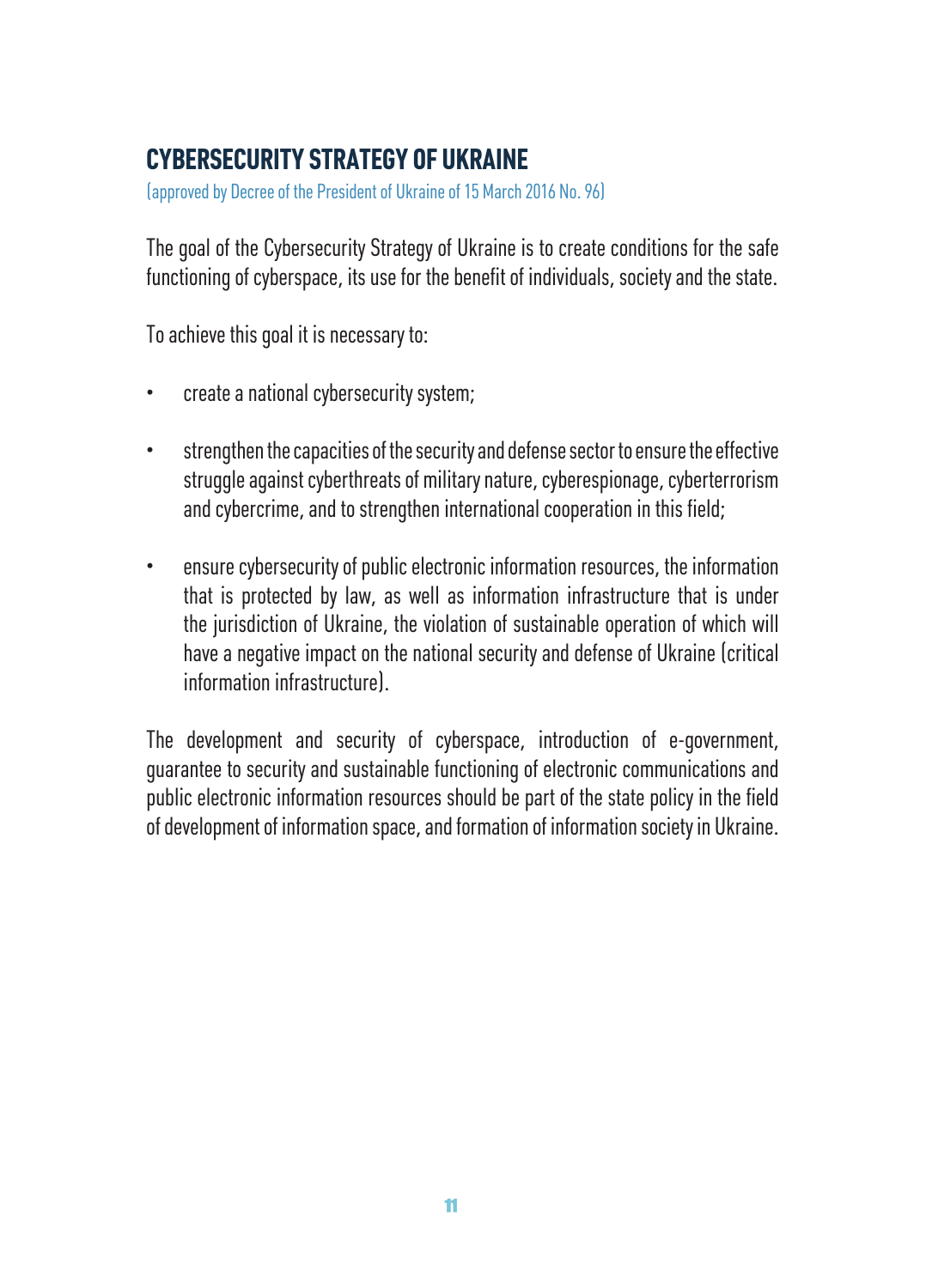#### **IMPROVEMENT OF LEGISLATION IN TERMS OF NATIONAL SECURITY ISSUES**

- The Law of Ukraine «On the National Guard of Ukraine» (revised edition) has been adopted;
- The Law of Ukraine «On Legal Regime of Martial Law» (revised edition) has been adopted;
- The Law of Ukraine on amendments to the Laws of Ukraine «On the Armed Forces of Ukraine» and «On Defense of Ukraine» (concerning the implementation of civil-military cooperation by the Armed Forces of Ukraine) has been adopted;
- The Law of Ukraine on amendments to some laws of Ukraine on National Security (the Law of Ukraine «On Defense of Ukraine» – in terms of clarification of some definitions, functions and tasks of the Ministry of Defence of Ukraine and General Staff, and in terms of creation of separate branches in the Armed Forces of Ukraine) has been adopted;
- Amendments to the Law of Ukraine «On the State Service of Special Communication and Information Protection» have been made;
- The Laws of Ukraine «On the National Police of Ukraine», «On the State Bureau of Investigation», «On Amending the Criminal Procedure Code» in terms of investigative jurisdiction allocation have been adopted;
- The Draft Laws of Ukraine on amendments to the Laws «On Defense of Ukraine» and «On Mobilization Preparation and Mobilization» have been elaborated;
- The Government approved the Draft Law of Ukraine «On Electronic Communications»;
- The Draft Law of Ukraine «On amendments to some legislative acts on engineering and transportation support of the defense sector of Ukraine in peacetime and special period» has been elaborated;